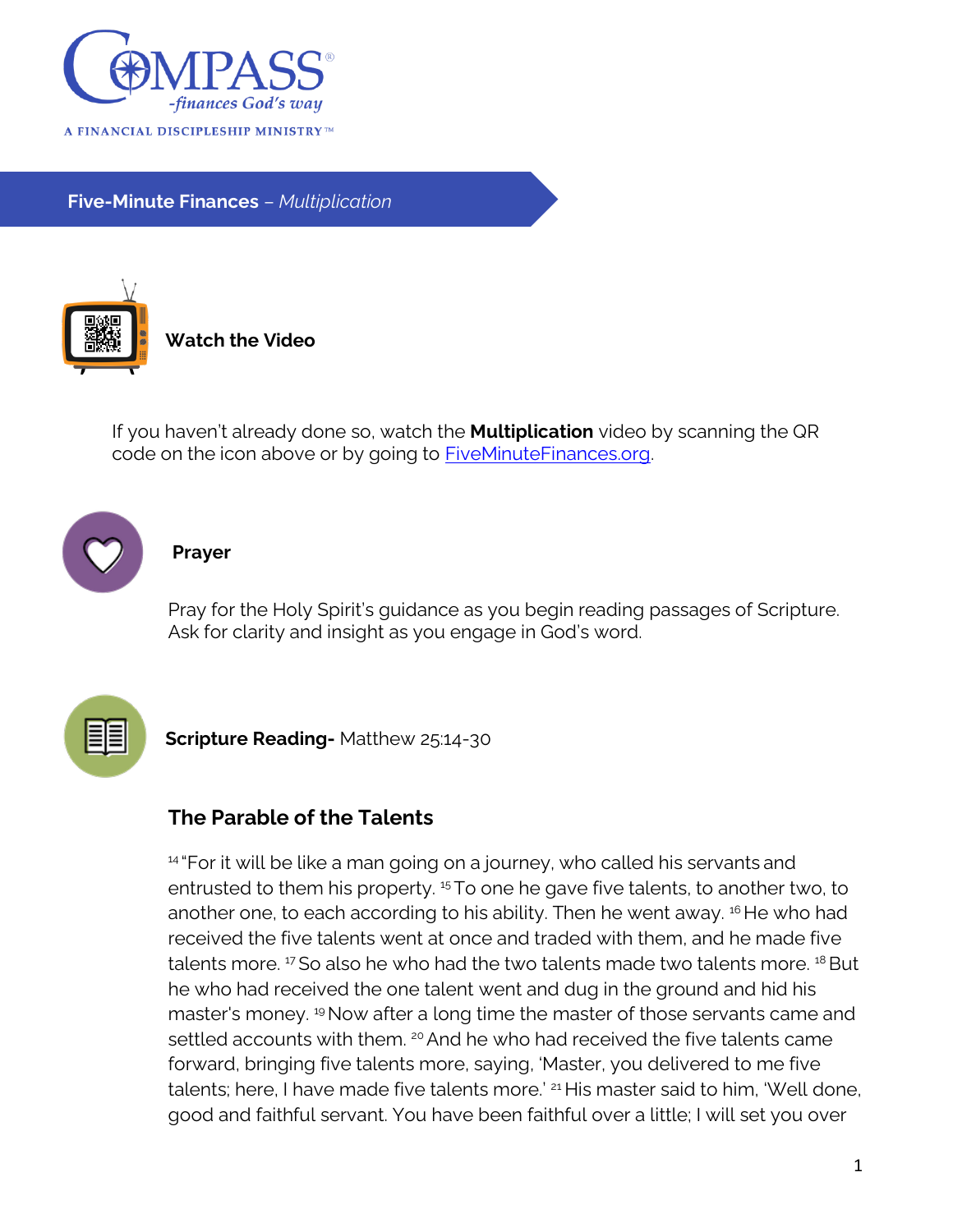much. Enter into the joy of your master.' <sup>22</sup> And he also who had the two talents came forward, saying, 'Master, you delivered to me two talents; here, I have

made two talents more.' <sup>23</sup> His master said to him, 'Well done, good and faithful servant. You have been faithful over a little; I will set you over much. Enter into the joy of your master.<sup>' 24</sup> He also who had received the one talent came forward, saying, 'Master, I knew you to be a hard man, reaping where you did not sow, and gathering where you scattered no seed, <sup>25</sup> so I was afraid, and I went and hid your talent in the ground. Here, you have what is yours.<sup>' 26</sup> But his master answered him, 'You wicked and slothful servant! You knew that I reap where I have not sown and gather where I scattered no seed? <sup>27</sup> Then you ought to have invested my money with the bankers, and at my coming I should have received what was my own with interest.  $28$  So take the talent from him and give it to him who has the ten talents. <sup>29</sup> For to everyone who has will more be given, and he will have an abundance. But from the one who has not, even what he has will be taken away. <sup>30</sup> And cast the worthless servant into the outer darkness. In that place there will be weeping and gnashing of teeth.'



1. What do these verses say about…

*The master?*

*The servants?*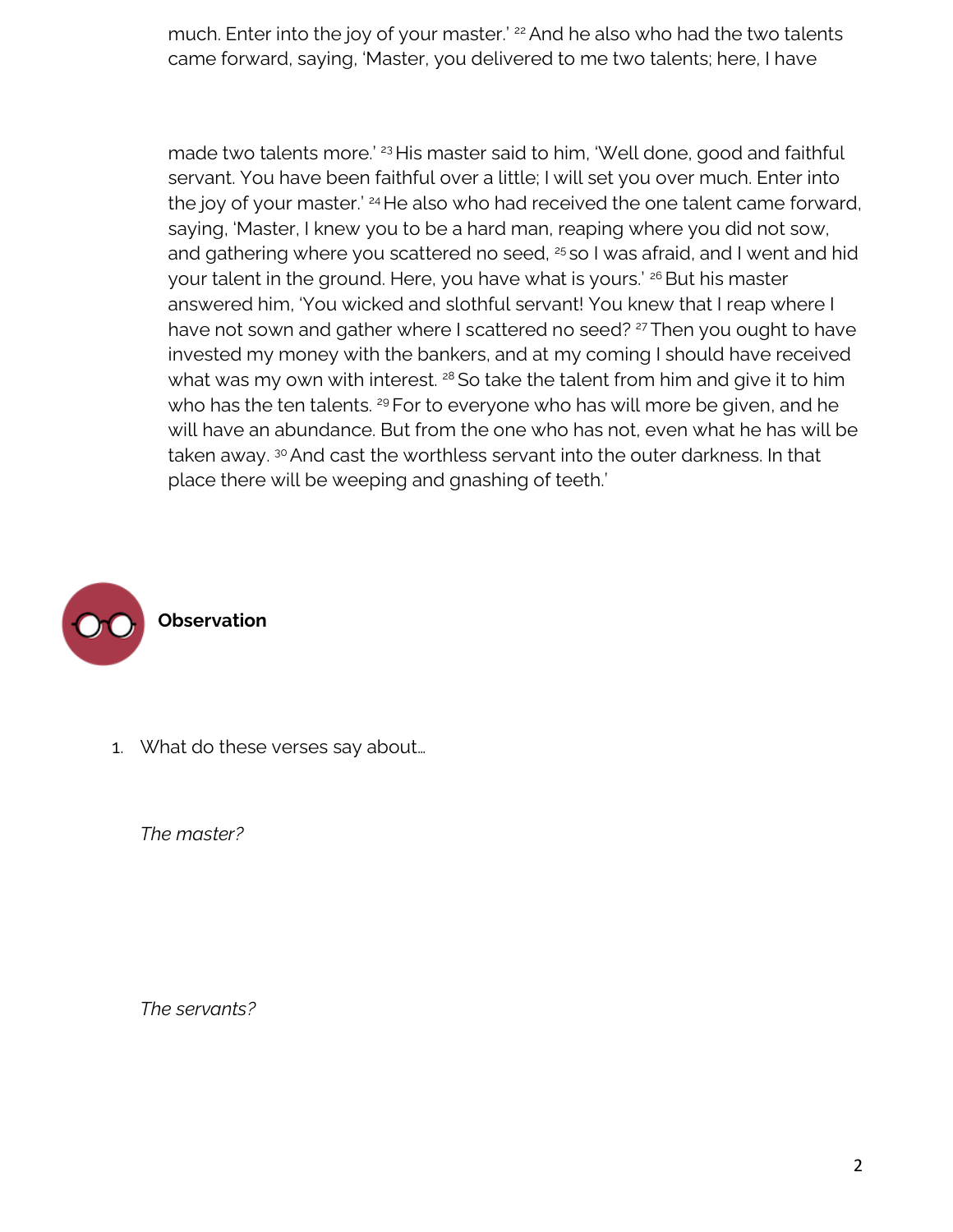*Faithfulness?* 



2. Who is someone you would consider faithful with what Jesus has given them? Why?

3. What would be an example of a "wicked and slothful" servant in our world today?

4. What has Jesus entrusted to you? What might it look like if He came to settle your account today?